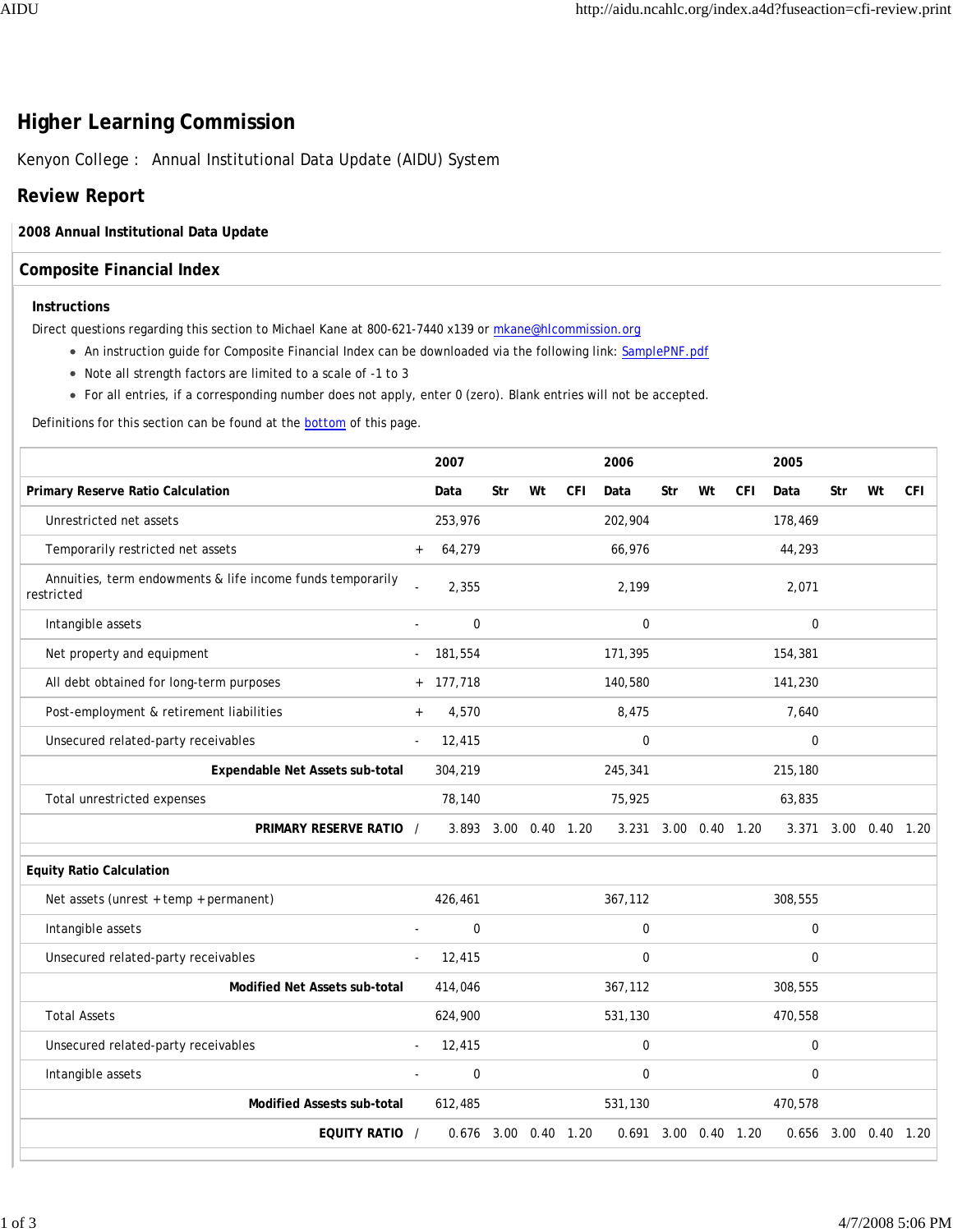| Net Income ratio calculation                                                                                                                                                                             |                    |                      |  |     |                      |  |          |                      |            |     |
|----------------------------------------------------------------------------------------------------------------------------------------------------------------------------------------------------------|--------------------|----------------------|--|-----|----------------------|--|----------|----------------------|------------|-----|
| Change in unrestricted net assets                                                                                                                                                                        |                    | 51,072               |  |     | 24,435               |  |          | 31,821               |            |     |
| Total unrestricted revenue                                                                                                                                                                               |                    | 124,839              |  |     | 97,777               |  |          | 95,656               |            |     |
|                                                                                                                                                                                                          | NET INCOME RATIO / | 0.409 3.00 0.20 0.60 |  |     | 0.250 3.00 0.20 0.60 |  |          | 0.333 3.00 0.20 0.60 |            |     |
| TOTAL-COMPOSITE FINANCIAL INDICATOR SCORE (CFI)                                                                                                                                                          |                    |                      |  | 3.0 |                      |  | 3.0      |                      |            | 3.0 |
| Comments                                                                                                                                                                                                 |                    |                      |  |     |                      |  |          |                      |            |     |
| None                                                                                                                                                                                                     |                    |                      |  |     |                      |  |          |                      |            |     |
| <b>Definitions</b>                                                                                                                                                                                       |                    |                      |  |     |                      |  |          |                      |            |     |
| Net property, plant & equipment<br>The value of plant, property, & equipment is net of accumulated depreciation, including capitalized lease assets.                                                     |                    |                      |  |     |                      |  |          |                      |            |     |
| All debt obtained for long-term purposes<br>The value of all debt obtained for long-term purposes includes the short-term portion of the debt, up to the amount of net property, plant and<br>equipment. |                    |                      |  |     |                      |  |          |                      |            |     |
| <b>Total unrestricted expenses</b><br>Taken directly from audit.                                                                                                                                         |                    |                      |  |     |                      |  |          |                      |            |     |
| Change in unrestricted net assets<br>Taken directly from audit.                                                                                                                                          |                    |                      |  |     |                      |  |          |                      |            |     |
| Total unrestricted revenue<br>Taken directly from audit; includes net assets released from restriction during fiscal year.                                                                               |                    |                      |  |     |                      |  |          |                      |            |     |
| Net Income ratio<br>Strength Factor Formula: 1+(50*ratio), if ratio is positive; if negative, 1+(25*ratio); if ratio=0, then Strength Factor = 1.                                                        |                    |                      |  |     |                      |  |          |                      |            |     |
| <b>Other Financial Information</b>                                                                                                                                                                       |                    |                      |  |     |                      |  |          |                      |            |     |
| Instructions                                                                                                                                                                                             |                    |                      |  |     |                      |  |          |                      |            |     |
| For all entries, if a corresponding number does not apply, enter 0 (zero). Blank entries will not be accepted.                                                                                           |                    |                      |  |     |                      |  |          |                      |            |     |
| Direct questions regarding this section to Michael Kane at 800-621-7440 x139 or mkane@hlcommission.org                                                                                                   |                    |                      |  |     |                      |  |          |                      |            |     |
| indicates required information that must be completed before submitting your report<br>indicates items that have been completed                                                                          |                    |                      |  |     |                      |  |          |                      |            |     |
| Definitions for this section can be found at the bottom of this page.                                                                                                                                    |                    |                      |  |     |                      |  |          |                      |            |     |
|                                                                                                                                                                                                          |                    |                      |  |     |                      |  | Previous |                      | <b>New</b> |     |
| Last Audit Year (example 2007)                                                                                                                                                                           |                    |                      |  |     |                      |  | 0        |                      | 2007       |     |
| Was Your most recent financial audit UNQUALIFIED                                                                                                                                                         |                    |                      |  |     |                      |  | N/A      |                      | Yes        |     |

**Definitions**

TBD

2008-04-07 16:06:01.490